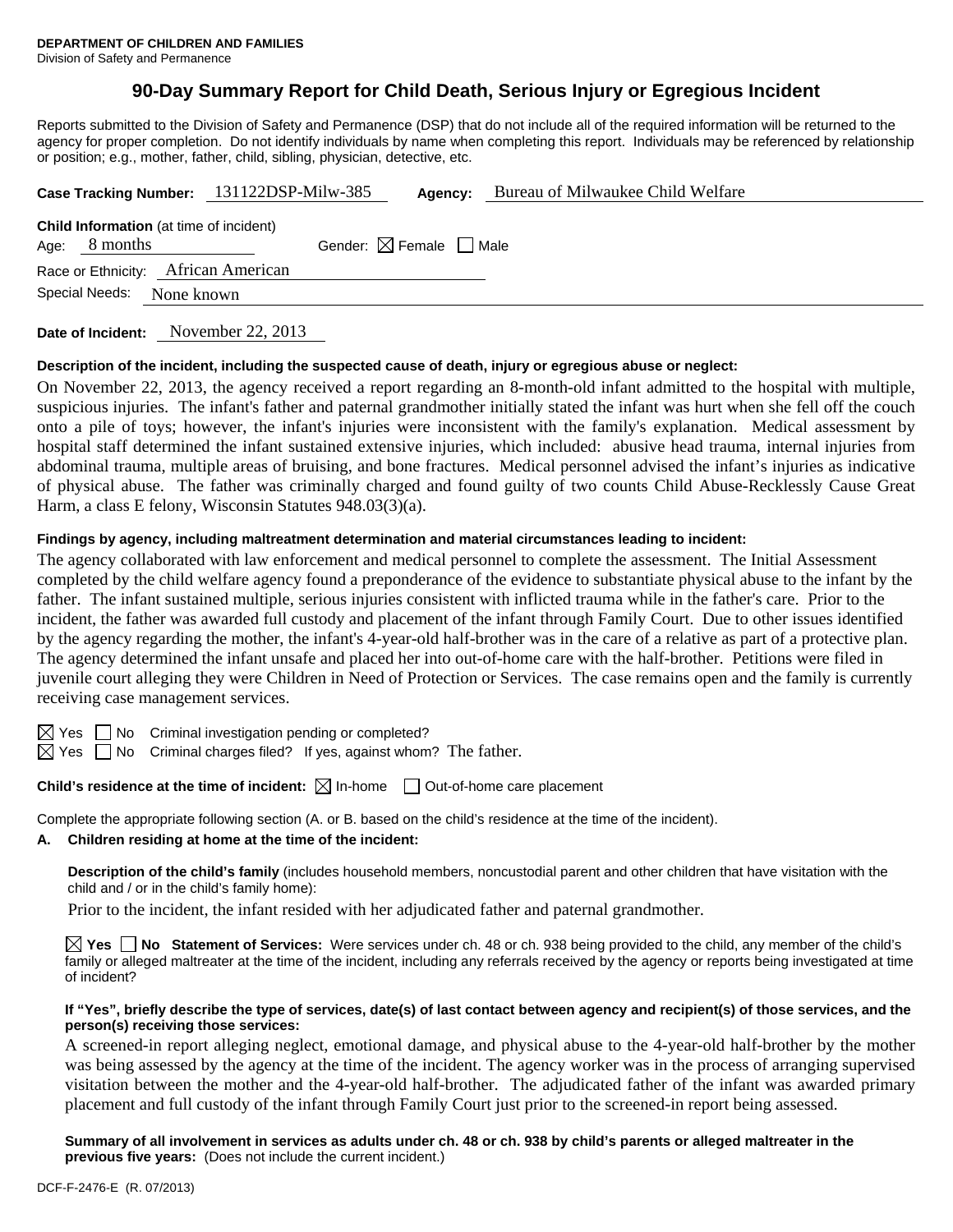The father has a 14-year-old, a 13-year-old, an 11-year-old, a 10-year-old and a 6-year-old from a previous relationship who were found by the court to be Children in need of Protection and Services (CHIPS) in 2006, while living with their mother. The father was incarcerated for much of the case history. Since his release, his involvement with agency ongoing services has been sporadic. The CHIPS order referenced above was set to expire in March 2014.

#### **Summary of actions taken by the agency under ch. 48, including any investigation of a report or referrals to services involving the child, any member of the child's family living in this household and the child's parents and alleged maltreater.** (Does not include the current incident.)

(Note: Screened out reports listed in this section may include only the date of the report, screening decision, and if a referral to services occurred at Access. Reports that do not constitute a reasonable suspicion of maltreatment or a reason to believe that the child is threatened with harm are not required to be screened in for an initial assessment, and no further action is required by the agency.)

On 3/11/2013, the agency screened in a report alleging neglect to the infant by the mother. An assessment was completed, which found the mother appeared to be meeting the children's needs. No safety concerns were found and neglect was unsubstantiated, so the agency closed the case.

On 9/20/2013, the agency screened out a report.

On 9/23/2013, the agency screened out a report.

On 10/10/2013, the agency screened in a report alleging neglect, emotional damage, and physical abuse to the 4-year-old half-brother by the mother. At the time of the incident, an assessment of this report by the agency was in progress.

## **Summary of any investigation involving the child, any member of the child's family and alleged maltreater conducted under ch. 48 or ch. 938 and any services provided to the child and child's family since the date of the incident:**

The agency collaborated with law enforcement and medical personnel to complete the assessment. The Initial Assessment completed by the child welfare agency found a preponderance of the evidence to substantiate physical abuse to the infant by the father. The infant sustained multiple, serious injuries consistent with inflicted trauma while in the father's care. Prior to the incident, the father was awarded full custody and placement of the infant through Family Court. Due to other issues identified by the agency regarding the mother, the infant's 4-year-old half-brother was in the care of a relative as part of a protective plan. The agency determined the infant unsafe and placed her into out-of-home care with the half-brother. Petitions were filed in juvenile court alleging they were Children in Need of Protection or Services. The case remains open and the family is currently receiving case management services.

# **B. Children residing in out-of-home care (OHC) placement at time of incident:**

## **Description of the OHC placement and basis for decision to place child there:** N/A.

# **Description of all other persons residing in the OHC placement home:**

N/A.

**Licensing history:** Including type of license, duration of license, summary of any violations by licensee or an employee of licensee that constitutes a substantial failure to protect and promote the welfare of the child. N/A.

# **Summary of any actions taken by agency in response to the incident:** (Check all that apply.)

| $\boxtimes$          | Screening of Access report                           | Attempted or successful reunification             |
|----------------------|------------------------------------------------------|---------------------------------------------------|
|                      | Protective plan implemented                          | Referral to services                              |
| $\overline{\square}$ | Initial assessment conducted                         | Transportation assistance                         |
|                      | Safety plan implemented                              | Collaboration with law enforcement                |
|                      | Temporary physical custody of child                  | Collaboration with medical professionals          |
| N<br>M<br>M          | Petitioned for court order / CHIPS (child in need of | Supervised visitation                             |
|                      | protection or services)                              | Case remains open for services                    |
|                      | Placement into foster home                           | Case closed by agency                             |
| $\Box \boxtimes$     | Placement with relatives                             | Initiated efforts to address or enhance community |
| $\boxtimes$          | Ongoing Services case management                     | collaboration on CA/N cases                       |
|                      |                                                      | Other (describe):                                 |
|                      |                                                      |                                                   |

# **FOR DSP COMPLETION ONLY:**